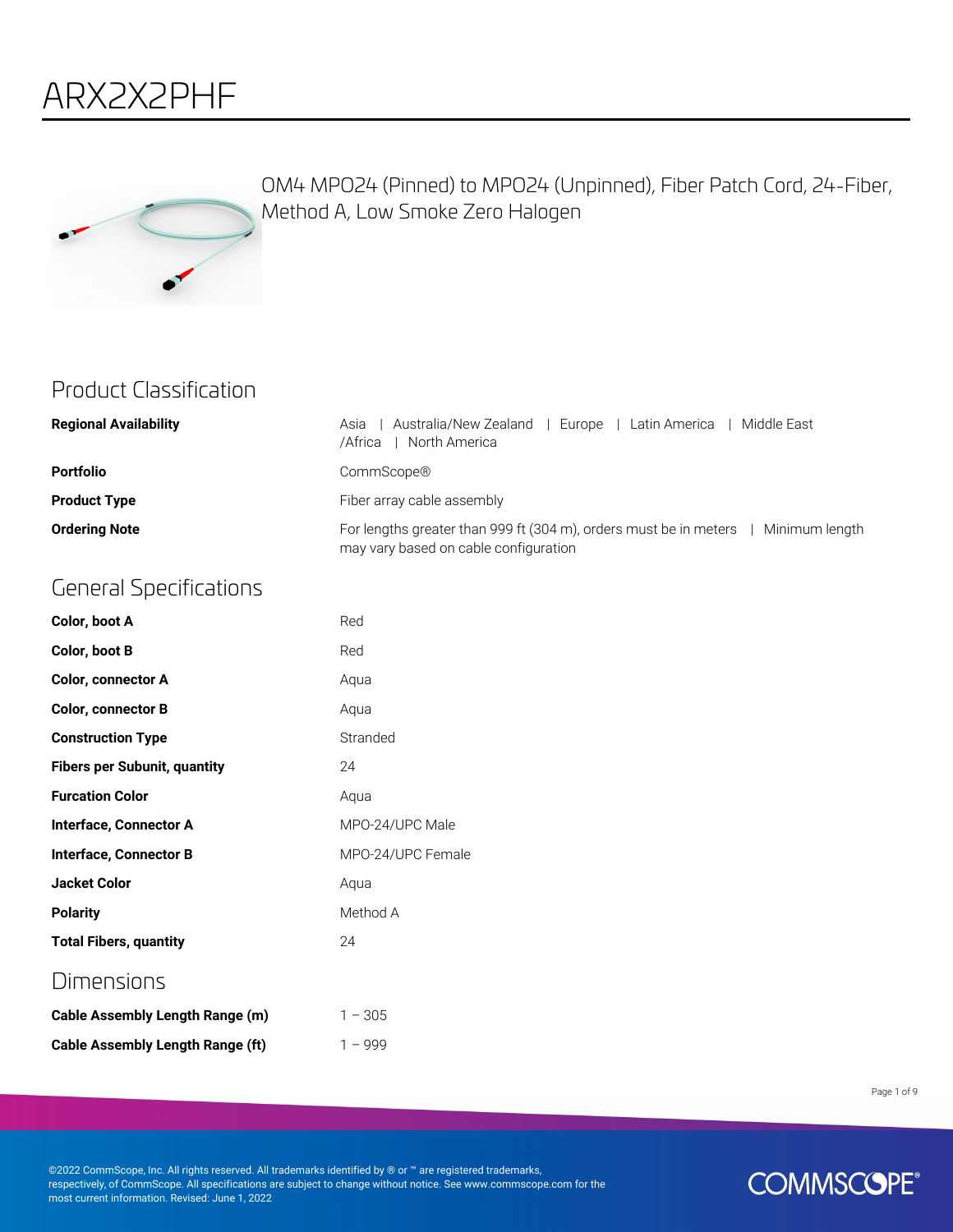# ARX2X2PHF

# Ordering Tree



### Mechanical Specifications

**Cable Retention Strength, maximum** 11.24 lb @ 0 ° | 4.40 lb @ 90 ° Optical Specifications

| <b>Fiber Mode</b> | Multimode       |
|-------------------|-----------------|
| <b>Fiber Type</b> | OM4, LazrSPEED® |

### Environmental Specifications

| <b>Operating Temperature</b> | $-10$ °C to +60 °C (+14 °F to +140 °F) |
|------------------------------|----------------------------------------|
| <b>Environmental Space</b>   | Indoor   Low Smoke Zero Halogen (LSZH) |

## Regulatory Compliance/Certifications

| Agency        | <b>Classification</b>                                                          |
|---------------|--------------------------------------------------------------------------------|
| CHINA-ROHS    | Above maximum concentration value                                              |
| ISO 9001:2015 | Designed, manufactured and/or distributed under this quality management system |
| REACH-SVHC    | Compliant as per SVHC revision on www.commscope.com/ProductCompliance          |
| <b>ROHS</b>   | Compliant/Exempted                                                             |
|               |                                                                                |

### Included Products

 $9001:2015$ 

| 760161786<br>N-024-MP-5K-F36AO/D | LazrSPEED® Low Smoke Zero Halogen Riser Light Duty MPO Patchcord Cable, 24<br>fiber |
|----------------------------------|-------------------------------------------------------------------------------------|
| 860489111                        | LazrSPEED® Elite MPO Female 24 Fiber Connector, agua                                |
| 860489152                        | LazrSPEED® Elite MPO Male 24 Fiber Connector, agua                                  |

Page 2 of 9

©2022 CommScope, Inc. All rights reserved. All trademarks identified by ® or ™ are registered trademarks, respectively, of CommScope. All specifications are subject to change without notice. See www.commscope.com for the most current information. Revised: June 1, 2022

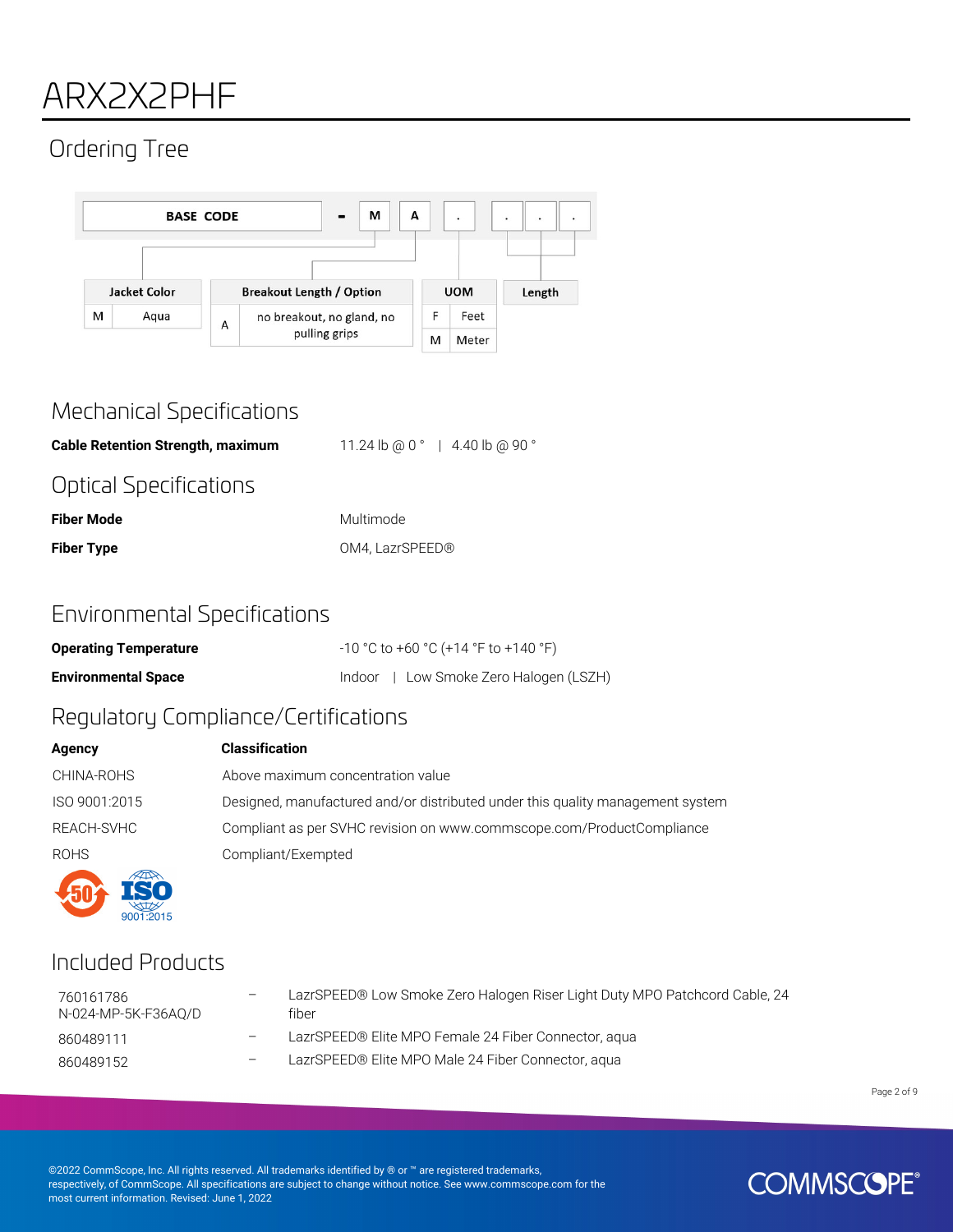# 760161786 | N-024-MP-5K-F36AQ/D



LazrSPEED® Low Smoke Zero Halogen Riser Light Duty MPO Patchcord Cable, 24 fiber

### Product Classification

| <b>Regional Availability</b>  | Australia/New Zealand   EMEA   Latin America<br>North<br>Asia<br>America |
|-------------------------------|--------------------------------------------------------------------------|
| <b>Portfolio</b>              | CommScope®                                                               |
| <b>Product Type</b>           | Fiber indoor cable                                                       |
| <b>Product Series</b>         | N-MP                                                                     |
| <b>General Specifications</b> |                                                                          |
| <b>Cable Type</b>             | MPO trunk cable                                                          |
| <b>Construction Type</b>      | Non-armored                                                              |
| <b>Fiber Type, quantity</b>   | 24                                                                       |
| <b>Jacket Color</b>           | Aqua                                                                     |
| <b>Jacket Marking</b>         | Feet                                                                     |
| <b>Subunit Type</b>           | Gel-free                                                                 |
| <b>Total Fiber Count</b>      | 24                                                                       |
| <b>Dimensions</b>             |                                                                          |
| <b>Diameter Over Jacket</b>   | $3.6$ mm   0.142 in                                                      |

### Representative Image

Page 3 of 9

©2022 CommScope, Inc. All rights reserved. All trademarks identified by ® or ™ are registered trademarks, respectively, of CommScope. All specifications are subject to change without notice. See www.commscope.com for the most current information. Revised: February 16, 2022

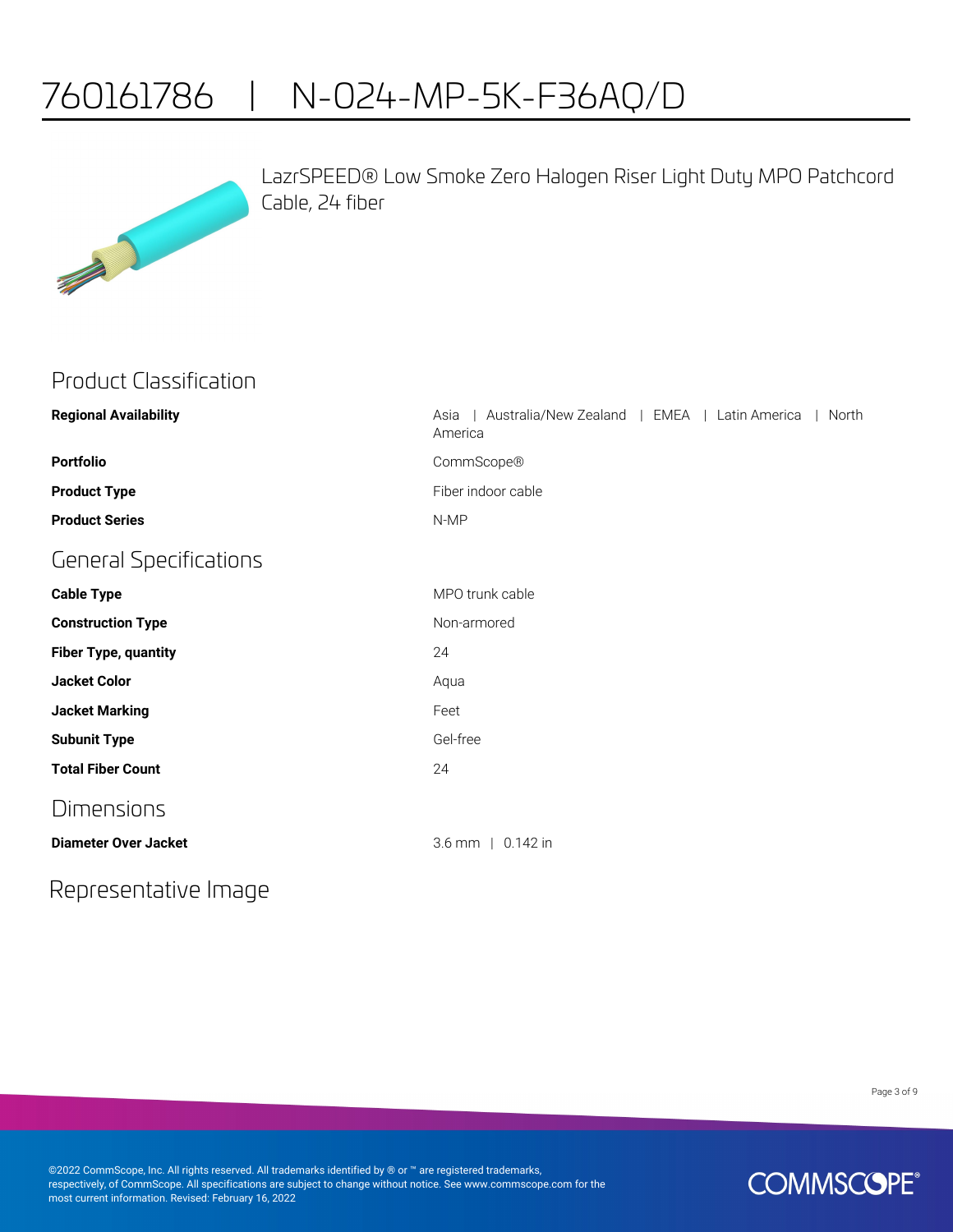# 760161786 | N-024-MP-5K-F36AQ/D



### Mechanical Specifications

| <b>Minimum Bend Radius, loaded</b> | 54 mm   2.126 in                      |
|------------------------------------|---------------------------------------|
| Minimum Bend Radius, unloaded      | 29 mm   1.142 in                      |
| Tensile Load, long term, maximum   | 120 N   26.977 lbf                    |
| Tensile Load, short term, maximum  | 400 N   89.924 lbf                    |
| <b>Compression</b>                 | 4 N/mm   22.841 lb/in                 |
| <b>Compression Test Method</b>     | FOTP-41   IEC 60794-1 E3              |
| <b>Flex</b>                        | 300 cycles                            |
| <b>Flex Test Method</b>            | FOTP-104   IEC 60794-1 E6             |
| Impact                             | $0.74$ N-m   6.55 in lb               |
| <b>Impact Test Method</b>          | FOTP-25   IEC 60794-1 E4              |
| <b>Strain</b>                      | See long and short term tensile loads |
| <b>Strain Test Method</b>          | FOTP-33   IEC 60794-1 E1              |
| <b>Twist</b>                       | 10 cycles                             |
| <b>Twist Test Method</b>           | FOTP-85   IEC 60794-1 E7              |
| <b>Vertical Rise, maximum</b>      | 500 m   1,640.42 ft                   |
| <b>Optical Specifications</b>      |                                       |

**Fiber Type COM4, LazrSPEED® 550 | OM4, LazrSPEED® 550 | OM4, LazrSPEED® 550** 

### Environmental Specifications

| Installation temperature     | 0 °C to +60 °C (+32 °F to +140 °F) |
|------------------------------|------------------------------------|
| <b>Operating Temperature</b> | 0 °C to +70 °C (+32 °F to +158 °F) |

©2022 CommScope, Inc. All rights reserved. All trademarks identified by ® or ™ are registered trademarks, respectively, of CommScope. All specifications are subject to change without notice. See www.commscope.com for the most current information. Revised: February 16, 2022

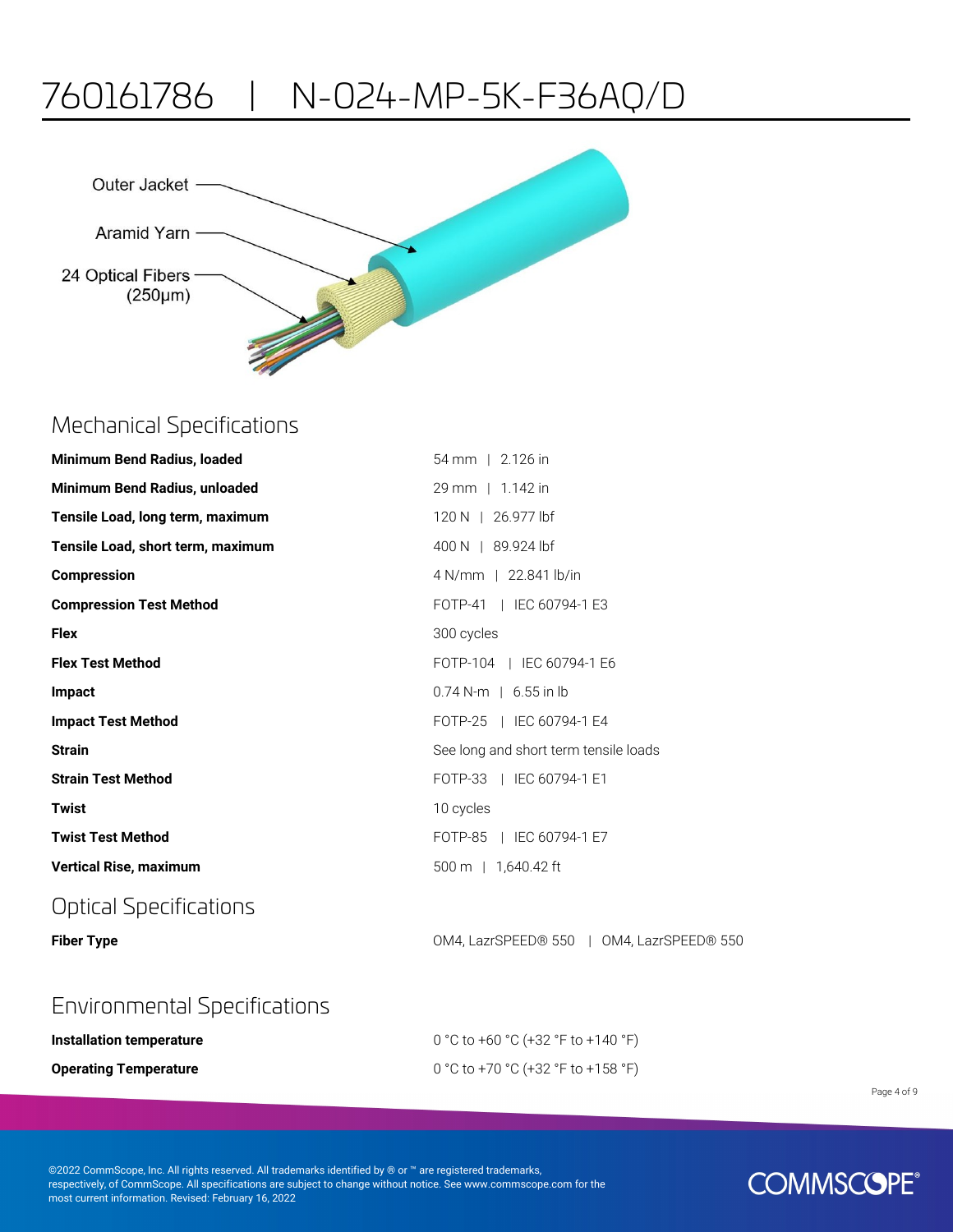# 760161786 | N-024-MP-5K-F36AQ/D

| <b>Storage Temperature</b>                          | $-40$ °C to +70 °C (-40 °F to +158 °F)                                              |
|-----------------------------------------------------|-------------------------------------------------------------------------------------|
| <b>Cable Qualification Standards</b>                | ANSI/ICEA S-83-596   Telcordia GR-409                                               |
| <b>EN50575 CPR Cable EuroClass Fire Performance</b> | Dca                                                                                 |
| <b>EN50575 CPR Cable EuroClass Smoke Rating</b>     | s1a                                                                                 |
| <b>EN50575 CPR Cable EuroClass Droplets Rating</b>  | d0                                                                                  |
| <b>EN50575 CPR Cable EuroClass Acidity Rating</b>   | a1                                                                                  |
| <b>Environmental Space</b>                          | Low Smoke Zero Halogen (LSZH)<br>Riser                                              |
| <b>Flame Test Listing</b>                           | NEC OFNR-ST1 (ETL) and c(ETL)                                                       |
| <b>Flame Test Method</b>                            | IEC 60754-2   IEC 61034-2  <br>IEC 60332-3 I<br>IEEE 383<br>I UL.<br>1666   UL 1685 |

# Environmental Test Specifications

| <b>Heat Age</b>                      | 0 °C to +85 °C (+32 °F to +185 °F) |
|--------------------------------------|------------------------------------|
| <b>Heat Age Test Method</b>          | IEC 60794-1 F9                     |
| <b>Low High Bend</b>                 | 0 °C to +70 °C (+32 °F to +158 °F) |
| <b>Low High Bend Test Method</b>     | FOTP-37   IEC 60794-1 E11          |
| <b>Temperature Cycle</b>             | 0 °C to +70 °C (+32 °F to +158 °F) |
| <b>Temperature Cycle Test Method</b> | FOTP-3   IEC 60794-1 F1            |
|                                      |                                    |

### Packaging and Weights

**Cable weight Cable weight** 11.8 kg/km | 7.929 lb/kft

## Regulatory Compliance/Certifications

 $9001:2015$ 

| Agency         | <b>Classification</b>                                                          |
|----------------|--------------------------------------------------------------------------------|
| <b>CENELEC</b> | EN 50575 compliant, Declaration of Performance (DoP) available                 |
| CHINA-ROHS     | Below maximum concentration value                                              |
| ISO 9001:2015  | Designed, manufactured and/or distributed under this quality management system |
| REACH-SVHC     | Compliant as per SVHC revision on www.commscope.com/ProductCompliance          |
| <b>ROHS</b>    | Compliant                                                                      |
| CENELEC CA ISO |                                                                                |

# \* Footnotes

**Operating Temperature** Specification applicable to non-terminated bulk fiber cable

Page 5 of 9

©2022 CommScope, Inc. All rights reserved. All trademarks identified by ® or ™ are registered trademarks, respectively, of CommScope. All specifications are subject to change without notice. See www.commscope.com for the most current information. Revised: February 16, 2022

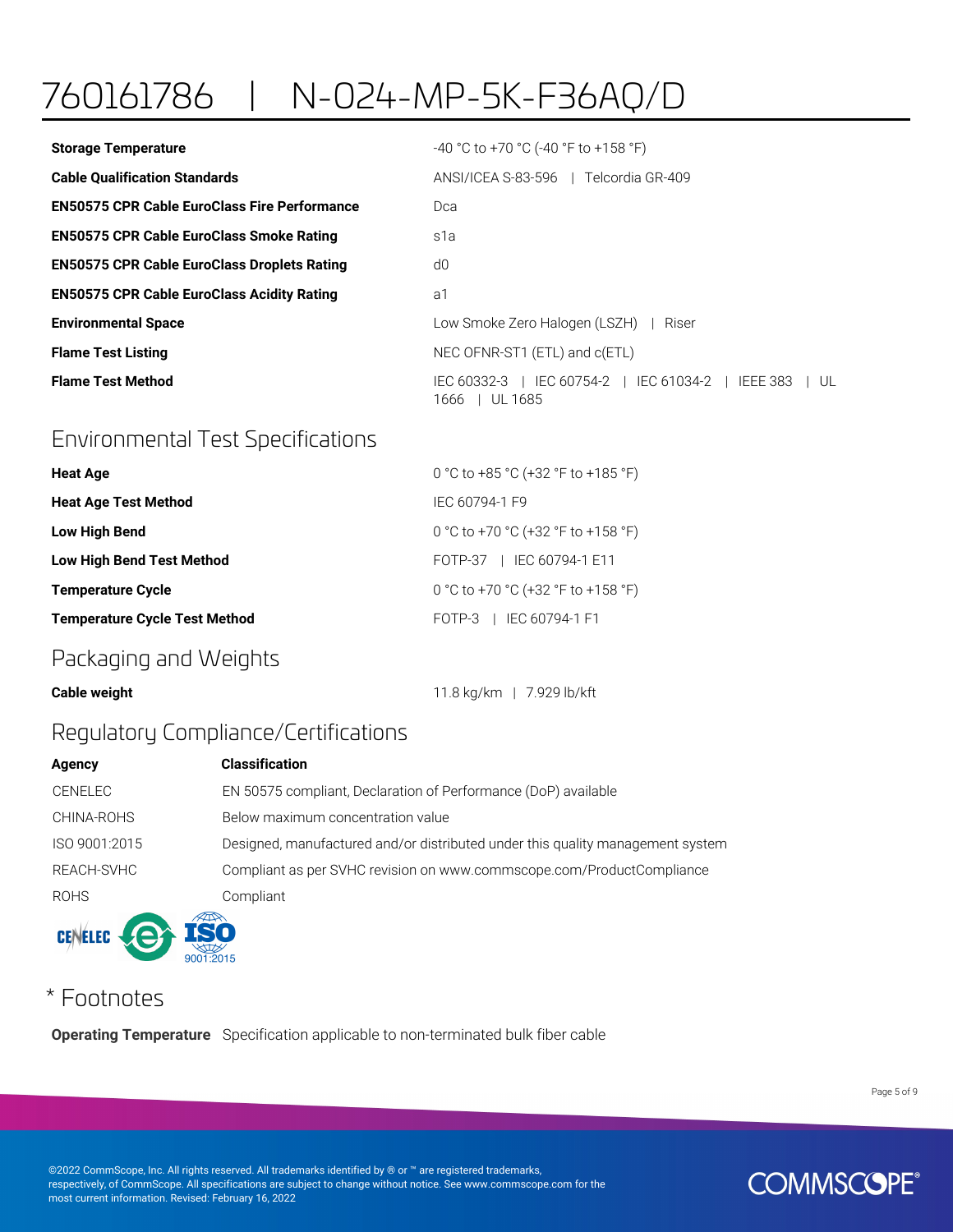## LazrSPEED® Elite MPO Female 24 Fiber Connector, aqua

### Product Classification

| <b>Regional Availability</b>              | Australia/New Zealand   EMEA   Latin America<br>  North America<br>Asia |
|-------------------------------------------|-------------------------------------------------------------------------|
| <b>Portfolio</b>                          | CommScope®                                                              |
| <b>Product Type</b>                       | Fiber connector                                                         |
| <b>Product Brand</b>                      | LazrSPEED®                                                              |
| <b>General Specifications</b>             |                                                                         |
| Color                                     | Aqua                                                                    |
| Color, boot                               | Red                                                                     |
| <b>Ferrule Geometry</b>                   | Flat                                                                    |
| Interface                                 | MPO Female                                                              |
| <b>Interface Feature</b>                  | Standard                                                                |
| <b>Total Fiber Count</b>                  | 24                                                                      |
| Dimensions                                |                                                                         |
| Length                                    | 60.1 mm   2.366 in                                                      |
| <b>Compatible Cable Diameter</b>          | 3.6 mm   0.142 in                                                       |
| <b>Material Specifications</b>            |                                                                         |
| <b>Ferrule Material</b>                   | Polymer                                                                 |
| <b>Mechanical Specifications</b>          |                                                                         |
| <b>Cable Retention Strength, maximum</b>  | 11.24 lb @ 0 °                                                          |
| <b>Optical Specifications</b>             |                                                                         |
| <b>Fiber Mode</b>                         | Multimode                                                               |
| <b>Fiber Type</b>                         | OM3   OM4                                                               |
| <b>Insertion Loss Change, mating</b>      | 0.3 dB                                                                  |
| <b>Optical Components Standard</b>        | ANSI/TIA-568-C.3                                                        |
| <b>Insertion Loss Change, temperature</b> | 0.3 dB                                                                  |
| <b>Insertion Loss, maximum</b>            | 0.27dB                                                                  |
| <b>Insertion Loss, ULL, maximum</b>       | 0.2 dB                                                                  |

Page 6 of 9

©2022 CommScope, Inc. All rights reserved. All trademarks identified by ® or ™ are registered trademarks, respectively, of CommScope. All specifications are subject to change without notice. See www.commscope.com for the most current information. Revised: November 15, 2021

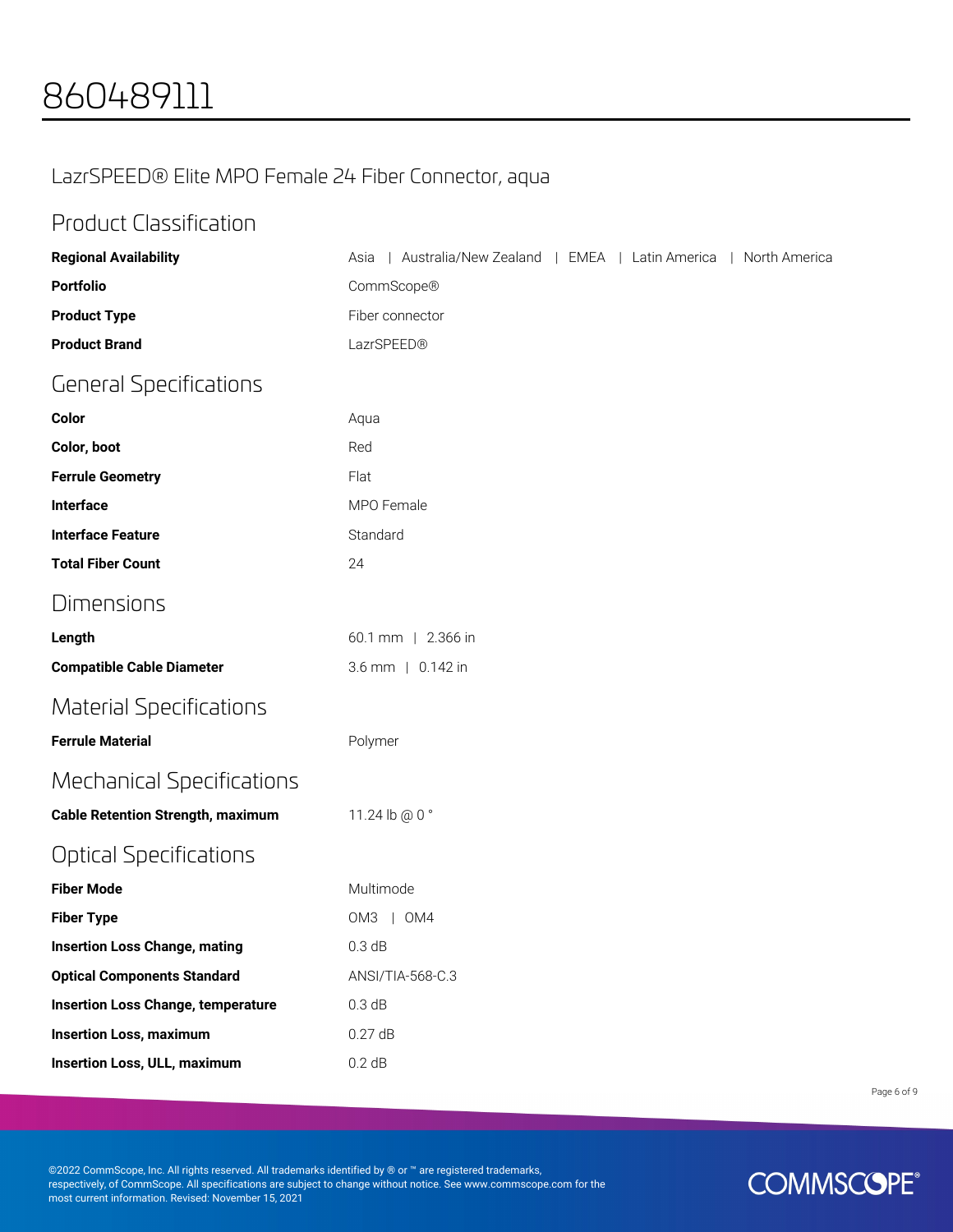# 860489111

**Return Loss, minimum** 27 dB

## Packaging and Weights

**Packaging quantity** 1

### Regulatory Compliance/Certifications

| <b>Agency</b> | <b>Classification</b>                                                          |
|---------------|--------------------------------------------------------------------------------|
| CHINA-ROHS    | Above maximum concentration value                                              |
| ISO 9001:2015 | Designed, manufactured and/or distributed under this quality management system |
| REACH-SVHC    | Compliant as per SVHC revision on www.commscope.com/ProductCompliance          |
| <b>ROHS</b>   | Compliant/Exempted                                                             |
|               |                                                                                |

# \* Footnotes

**Insertion Loss Change, mating** TIA-568: Maximum insertion loss change after 500 matings **Insertion Loss Change, temperature** Maximum insertion loss change from -10 °C to +60 °C (+14 °F to +140 °F)

Page 7 of 9

©2022 CommScope, Inc. All rights reserved. All trademarks identified by ® or ™ are registered trademarks, respectively, of CommScope. All specifications are subject to change without notice. See www.commscope.com for the most current information. Revised: November 15, 2021

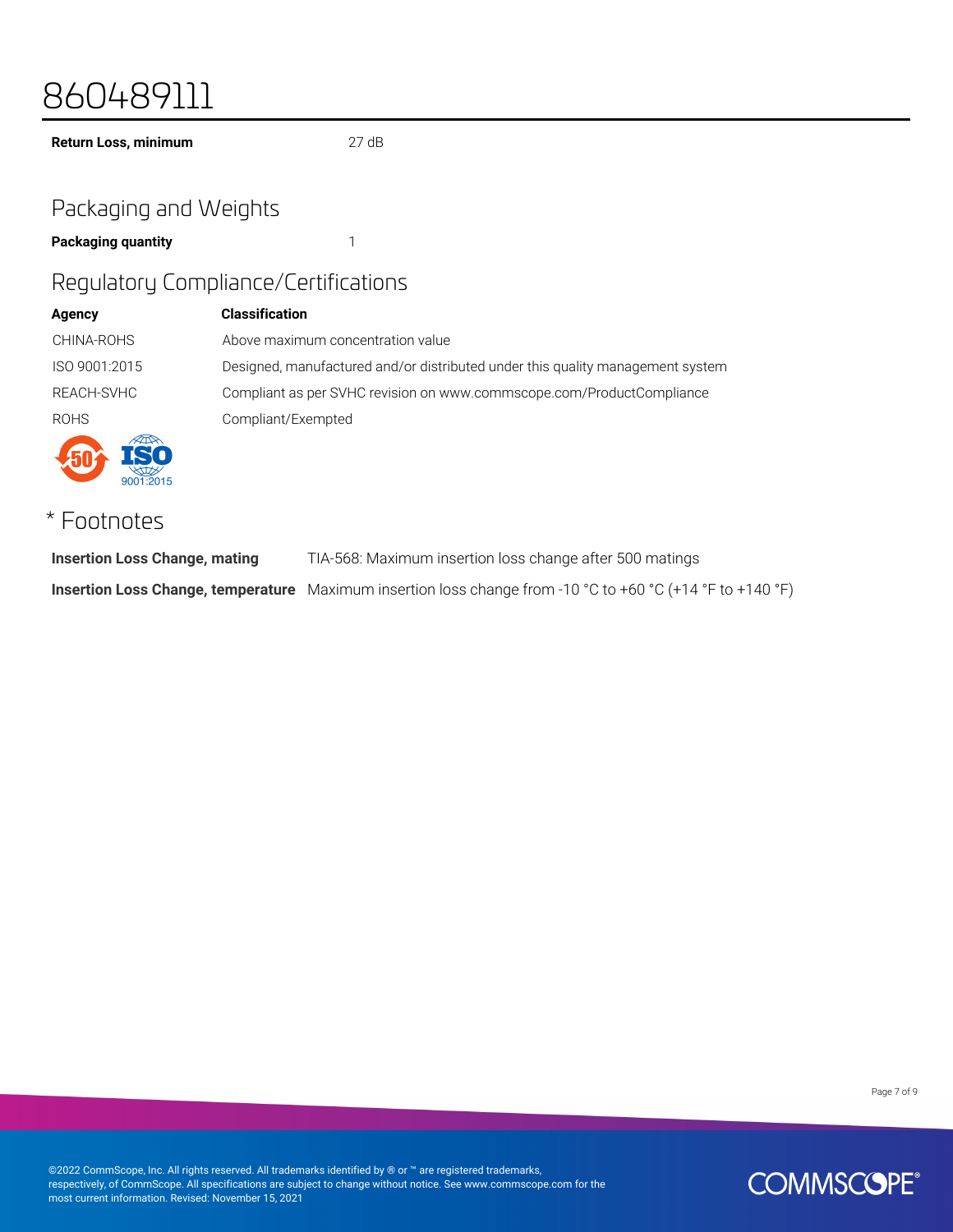## LazrSPEED® Elite MPO Male 24 Fiber Connector, aqua

## Product Classification

| <b>Regional Availability</b>              | Australia/New Zealand   EMEA   Latin America<br>  North America<br>Asia |
|-------------------------------------------|-------------------------------------------------------------------------|
| <b>Portfolio</b>                          | CommScope®                                                              |
| <b>Product Type</b>                       | Fiber connector                                                         |
| <b>Product Brand</b>                      | LazrSPEED®                                                              |
| <b>General Specifications</b>             |                                                                         |
| Color                                     | Aqua                                                                    |
| Color, boot                               | Red                                                                     |
| <b>Ferrule Geometry</b>                   | Flat                                                                    |
| Interface                                 | MPO Male                                                                |
| <b>Interface Feature</b>                  | Standard                                                                |
| <b>Total Fiber Count</b>                  | 24                                                                      |
| <b>Dimensions</b>                         |                                                                         |
| Length                                    | 60.1 mm   2.366 in                                                      |
| <b>Compatible Cable Diameter</b>          | 3.6 mm   0.142 in                                                       |
| <b>Material Specifications</b>            |                                                                         |
| <b>Ferrule Material</b>                   | Polymer                                                                 |
| <b>Mechanical Specifications</b>          |                                                                         |
| <b>Cable Retention Strength, maximum</b>  | 11.24 lb @ 0 °                                                          |
| <b>Optical Specifications</b>             |                                                                         |
| <b>Fiber Mode</b>                         | Multimode                                                               |
| <b>Fiber Type</b>                         | OM3   OM4                                                               |
| <b>Insertion Loss Change, mating</b>      | 0.3 dB                                                                  |
| <b>Optical Components Standard</b>        | ANSI/TIA-568-C.3                                                        |
| <b>Insertion Loss Change, temperature</b> | 0.3 dB                                                                  |
| <b>Insertion Loss, ULL, maximum</b>       | 0.2 dB                                                                  |
| Return Loss, minimum                      | 27dB                                                                    |

Page 8 of 9

©2022 CommScope, Inc. All rights reserved. All trademarks identified by ® or ™ are registered trademarks, respectively, of CommScope. All specifications are subject to change without notice. See www.commscope.com for the most current information. Revised: November 15, 2021